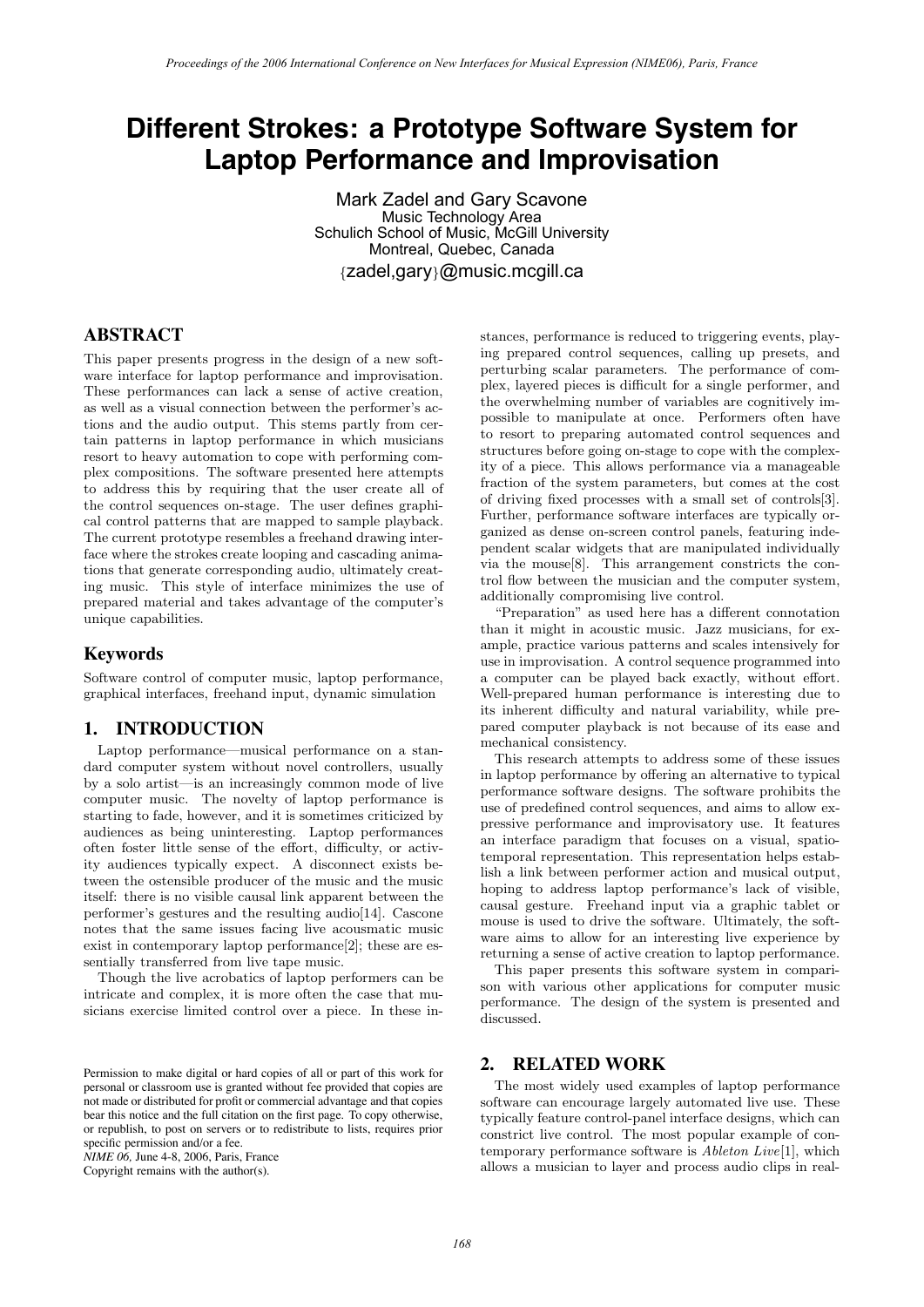time. Music is performed by starting and stopping groups of loops, triggering clips, and modifying effects parameters using the on-screen controls. Though some clip rearrangement can be done in real-time, it is expected that the clips and effects setups are arranged before the performance. Pure Data and Max/MSP are the canonical examples of dataflow music software[12], and are also very popular for performance. Again, the vast majority of the work is usually done before the performance in preparing the patch. The patch is typically controlled live by using the on-screen widgets.

Less mainstream applications exist that de-emphasize the use of prepared material and that make use of dynamic graphics, visual feedback and creative interface design to enhance interaction and live use. Examples include the works of *ixi software*<sup>[9]</sup> and the *FMOL*[7] application.

Interfaces for performance which use freehand input also exist. These make use of a more spatial interface metaphor. Golan Levin's work on painterly interfaces[8] features inspiring examples of instruments made possible by digital technology that encourage improvisatory use. The two examples most relevant here are Levin's Yellowtail and Loom applications, as they make use of freehand drawing gestures in a manner similar to our research. These applications allow the user to draw strokes on the screen using a pen or a mouse. The drawing gesture is recorded and replayed repeatedly to animate the on-screen strokes, and the graphical output is sonified to generate audio output. Amit Pitaru's Sonic Wire Sculptor[11] creates rotating, three-dimensional "sculptures" from freehand input trajectories. The shapes are mapped to sound, allowing a performer to interactively create looping, multi-voiced music.

Other musical interfaces also employ a spatial metaphor. Toshio Iwai's Electroplankton game for NintendoDS features autonomous agents that create music[6]. These are controlled by the user, and interact with each other and their environment. Each has individual properties and sounds. This example is similar to this research in that the user sets active, spatial structures in motion to generate musical patterns.

Live  $coding[4][15]$  is an innovative laptop performance technique where artists play pieces through live computer programming. Our software prototype shares two characteristics with live coding techniques: the desire to build pieces from minimal starting material in performance, and the creation of music via concurrent, generative patterns. Textual programming allows great flexibility and fine granularity, but takes a substantial amount of effort and technical proficiency. Our research also aims to allow the live creation and modification of control patterns, but at a much higher level using graphical tools. The hope is that our approach will be a good compromise between control and efficiency.

## **3. PROTOTYPE SYSTEM**

A prototype system was designed and implemented which attempts to address some of the above issues and encourage active, engaging laptop performance. Instead of preparing note sequences and control mechanisms before going on-stage, the system requires that the musician create these mechanisms as performance. The goal was to foster a more interesting experience for the user, as well as the audience, and to allow greater performance flexibility.

The system was intended to permit independent control structures to be assembled quickly and efficiently. The



Figure 1: The interface in action



Figure 2: Particle behaviour at points of intersection. The colours have been altered to improve print reproduction.

system targets dance and minimal "glitch" styles, which are typically structured as layers of looping audio patterns. A musician is able to generate the same effect by creating multiple simultaneous control patterns in performance.

The prototype system resembles a freehand drawing application, depicted in Figure 1. The program window represents a two-dimensional space in which the user can draw strokes. The strokes define paths along which small, white "particles" may travel. These particles are the active elements of the system; their movements and positions drive the sound playback.

Particles have a special behaviour at points where two strokes intersect. When a moving particle arrives at an intersection point, it is copied to the other stroke, and two particles travel outward from the intersection. This is illustrated in Figure 2.

These simple ideas—particles travelling along strokes that replicate at the intersections—give rise to the system's behaviour. Sets of overlapping strokes thus create figures through which the particles travel and cycle. In turn, these patterns of motion drive audio synthesis, ultimately generating music.

Each drawing gesture made by the user is recorded by the system. Travelling particles mimic these motions as they propagate along the strokes, preserving the gestures' speed and variances. This means that particles always travel along a stroke in the same direction as its original drawing gesture.

Any number of particles may travel along a given stroke at the same time. A particle always follows the user's cursor when drawing, causing new particles to be spawned immediately as intersections are first created.

The motions of these particles govern the sound synthesis via a simple mapping. A stroke can be associated with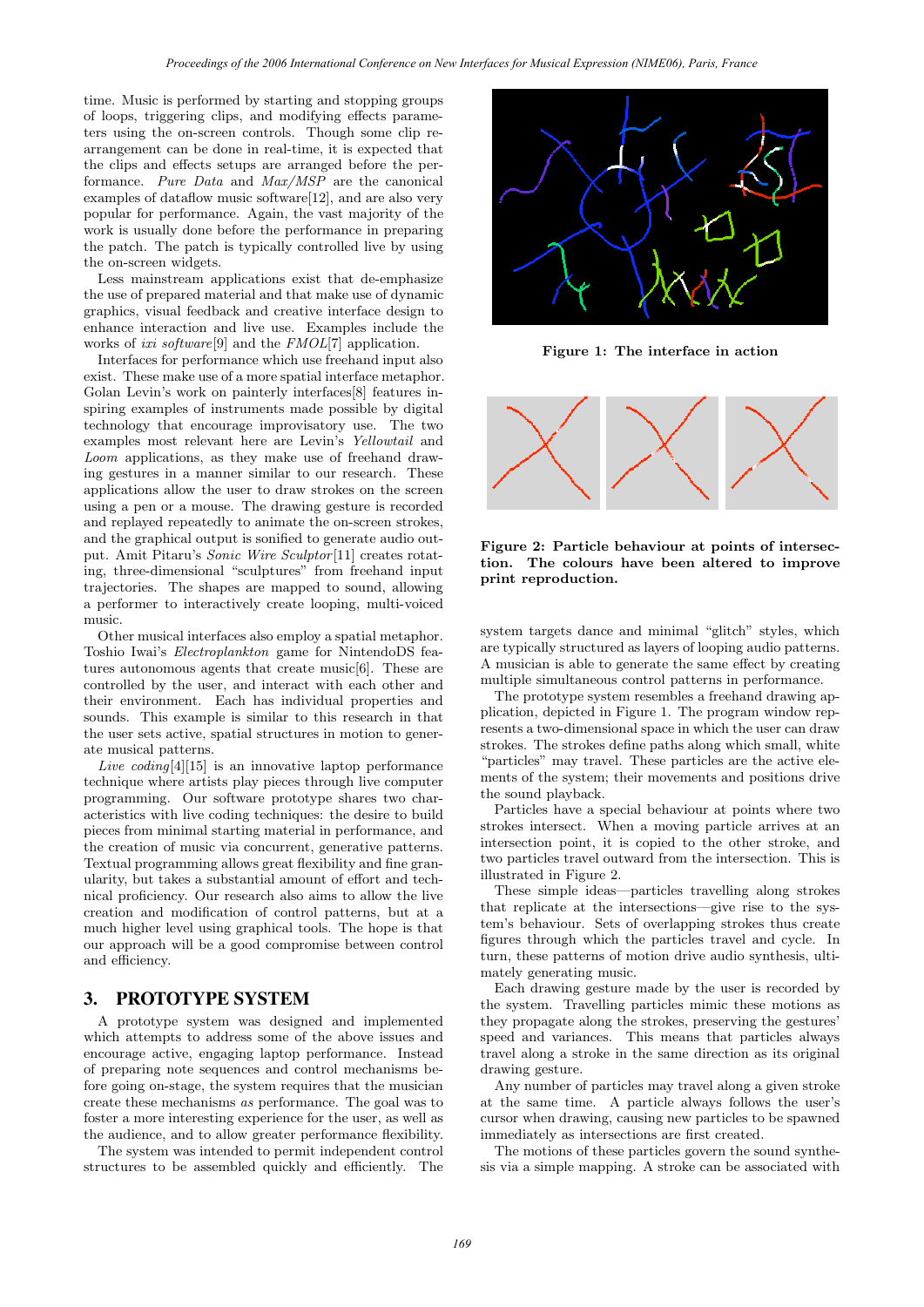

Figure 3: Some typical figures used in performance

a wavetable via keyboard shortcuts. The sound sample is imagined to be "stretched" along the length of the stroke, and a given particle moving along the stroke drives the motion of a corresponding playhead that reads sample data from the wavetable. Thus, faster drawing motions result in higher pitches, and slower ones result in lower pitches. Each stroke is allocated one synthesis voice, and the particle most recently added to the stroke is the one used to drive the mapping. Since there is no limit to the number of strokes, there is no limit to the number of simultaneous synthesis voices.

As mentioned above, wavetables are associated with strokes via keyboard shortcuts. The wavetable is selected from a small, predefined sample set, and subsequently drawn strokes will be associated with that sample until another one is chosen. Strokes are coloured according to their associated wavetable. Silent strokes, with no associated wavetable, can also be selected for control purposes.

Strokes remain stationary after being drawn. The only editing operation currently supported is deletion. A voice may be silenced either by deleting an upstream part of the figure to stop the flow of particles onto the sounding stroke, or by deleting the stroke itself. A stroke's location on the canvas has no effect on the animation or the sound. A figure will behave exactly the same regardless of where it is drawn.

The system can be used with either a graphic tablet or a mouse. One of the key advantages to this system is that it uses freehand drawing gestures, which are known to be very natural[16] and which exhibit interesting, human variability.

There are a number of typical figures that result from this system. The simplest is a stroke with a single loop. A particle orbits around the loop, and a new particle is emitted on each revolution. Loops can also be made using multiple strokes. Not all figures need be loops, and cascading sequences of strokes may also be drawn. These are illustrated in Figure 3.

The system is a self-contained, real-time, graphical application implemented in  $C++$ . It uses GLUT[5] for graphics, STK[13] for synthesis, and RtAudio[13] for managing the audio hardware. The code is object-oriented, features design patterns, and uses the C++ standard template library. Further implementation details can be found in [17].

#### **4. DISCUSSION**

The prototype system is a first step toward an alternative performance interface that attempts to bring an increased sense of active creation to laptop performance. It aims to address some of the challenges we detail above.

The system avoids a control-panel-style layout in favour of a graphical, spatio-temporal representation. This representation could help visualize and manage the large amount of activity present in complex, multi-layered works. Further, it helps build a connection between the performer's actions, the state of the software system, and the audio output. If projected, the screen display could help to demystify the performance mechanics for the audience.

With this system, we are returning to the acoustic musician's notion of preparation: practicing physical action on an instrument for performance without automatic aids. This is reflected in the fact that there is no mechanism for saving the screen layout or storing predefined control structures. This forces musicians to approach software performance as they might approach acoustic performance: through practice, but not programming. This philosophy also reinforces the interface's usefulness in improvisation.

The use of freehand gestures is very significant to the interface design. Freehand input with a graphic tablet gives the performer a natural, high-bandwidth way to interact with the system that infuses the control data with human variability. This variability can give the music an organic quality that is often absent from computer music. A given piece will sound slightly different each time it is performed, and it is possible to make mistakes. The use of freehand input helps to recapture some of these natural, interesting characteristics of human performance.

The system focuses on the live construction of generative structures for creating musical patterns. This is similar to the live coding approach. This aspect of our research targets styles of computer music where pieces are composed as layers of looping audio patterns. The system hopes to allow these structures to be created quickly and efficiently through graphical means, serving as an intuitive, geometrical way of specifying musical material.

At root, our project aims to be a "spatial language" for quickly specifying audio patterns. The intention was to devise a graphical system with atoms, rules and grammar that could be used for creating music. These visual components would be assembled on-stage by performers to achieve specific effects and patterns. The system's grammar is currently limited, but it will be further developed.

An important point is that the system is intended primarily as an interface for audio performance. The visual component is not necessarily meant to be expressive. In projecting the graphics, we make visible the performer's actions in the same way that one can watch a guitarist's hands as he or she plays. The system is more visually selfexplanatory than typical live computer music software, which could help elucidate the performance for the audience. If the graphics are not projected, however, the system's advantages for the performer are still valuable.

There are some outstanding issues present in this early prototype. The current stroke behaviours make it difficult to synchronize between two running patterns. Synchronization could be a useful musical tool to have available. The editing capabilities of the system are currently quite limited, and only support stroke deletion. Some users have expressed that it would be useful to include more subtle editing operations. There is also a problem with the current behaviours for certain stroke topologies. A topology with one loop works well, but topologies with two or more loops constitute a feedback condition. This situation can be encountered unexpectedly in the course of a performance. These challenges will be addressed in future versions of the software.

This project bears similarity to Golan Levin's work in its use of freehand drawing gestures and animated stroke tra